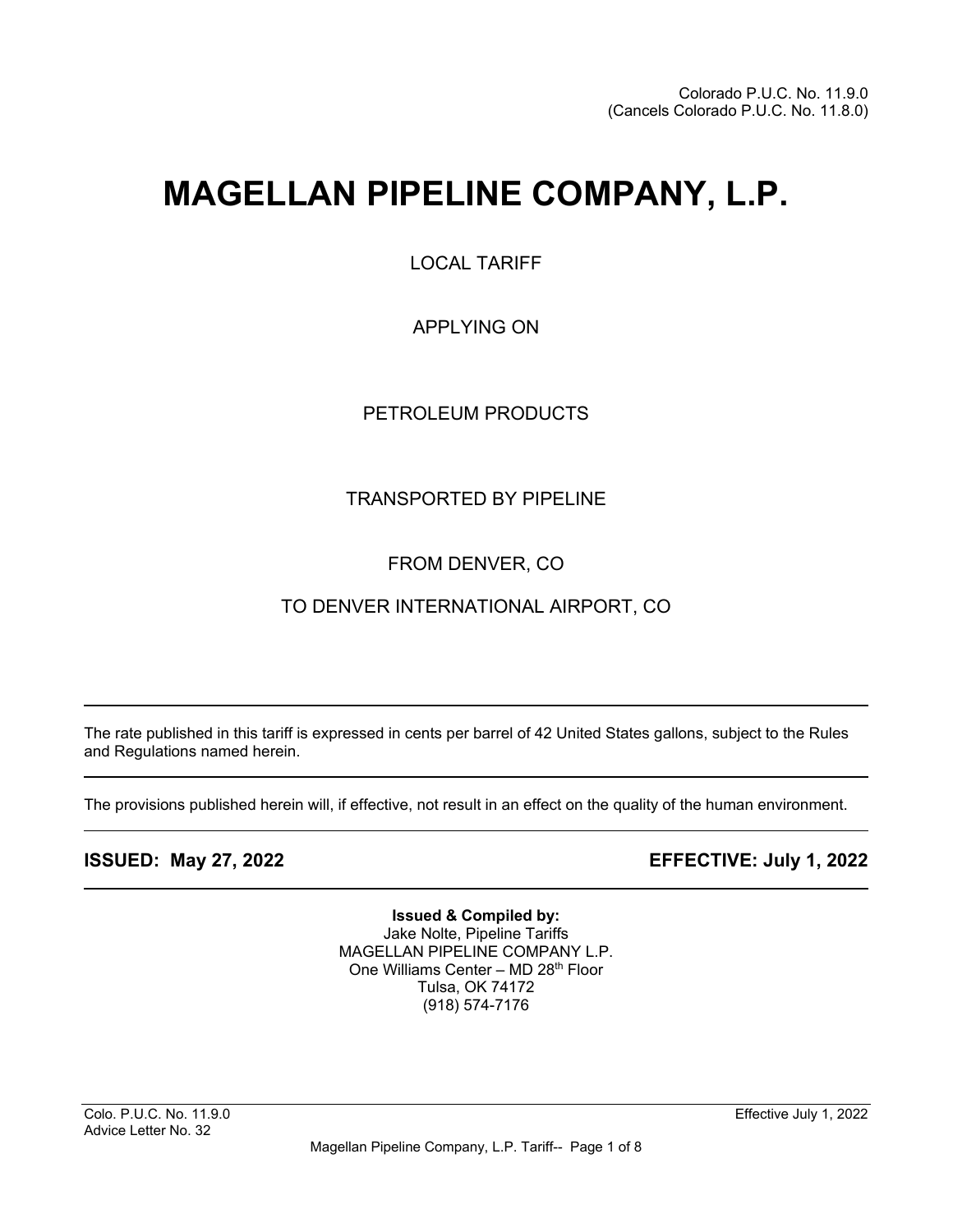## **TABLE OF CONTENTS**

| <u>Item No.</u>    | <b>Subject</b>                                        | Page No.       |
|--------------------|-------------------------------------------------------|----------------|
| <b>ITEM NO. 5</b>  | <b>Definitions</b>                                    | 3              |
| ITEM NO. 10        | <b>Specifications of Products</b>                     | 3              |
| ITEM NO. 15        | <b>Minimum Shipment</b>                               | 4              |
| ITEM NO. 20        | <b>Minimum Consignment</b>                            | 4              |
| ITEM NO. 30        | Notice of Intent to Ship; Shipping Schedules          | 4              |
| ITEM NO. 40        | <b>Origin and Destination Facilities</b>              | 4              |
| <b>ITEM NO. 45</b> | Disposition of Products on Failure to Accept Delivery | 5              |
| ITEM NO. 50        | <b>Pipeage Contracts Required</b>                     | 5              |
| ITEM NO. 55        | <b>Measuring and Volume Corrections</b>               | 5              |
| ITEM NO. 60        | Diversion or Reconsignment                            | 5              |
| ITEM NO. 65        | Rates Applicable                                      | 5              |
| ITEM NO. 70        | Applicable Rates from Intermediate Points             | 5              |
| ITEM NO. 80        | Liability of Carrier                                  | 6              |
| ITEM NO. 85        | Title                                                 | 6              |
| ITEM NO. 90        | <b>Delivery Adjustments</b>                           | 6              |
| ITEM NO. 95        | <b>Time Limitation On Claims</b>                      | $\overline{7}$ |
|                    | ITEM NO. 105 Corrosion Inhibitors                     | 7              |
|                    | <b>ITEM NO. 110 Proration of Pipeline Capacity</b>    | $\overline{7}$ |
|                    | ITEM NO. 115 Tax Registration                         | 8              |
|                    | ITEM NO. 125 Explanation of Abbreviation Marks        | 8              |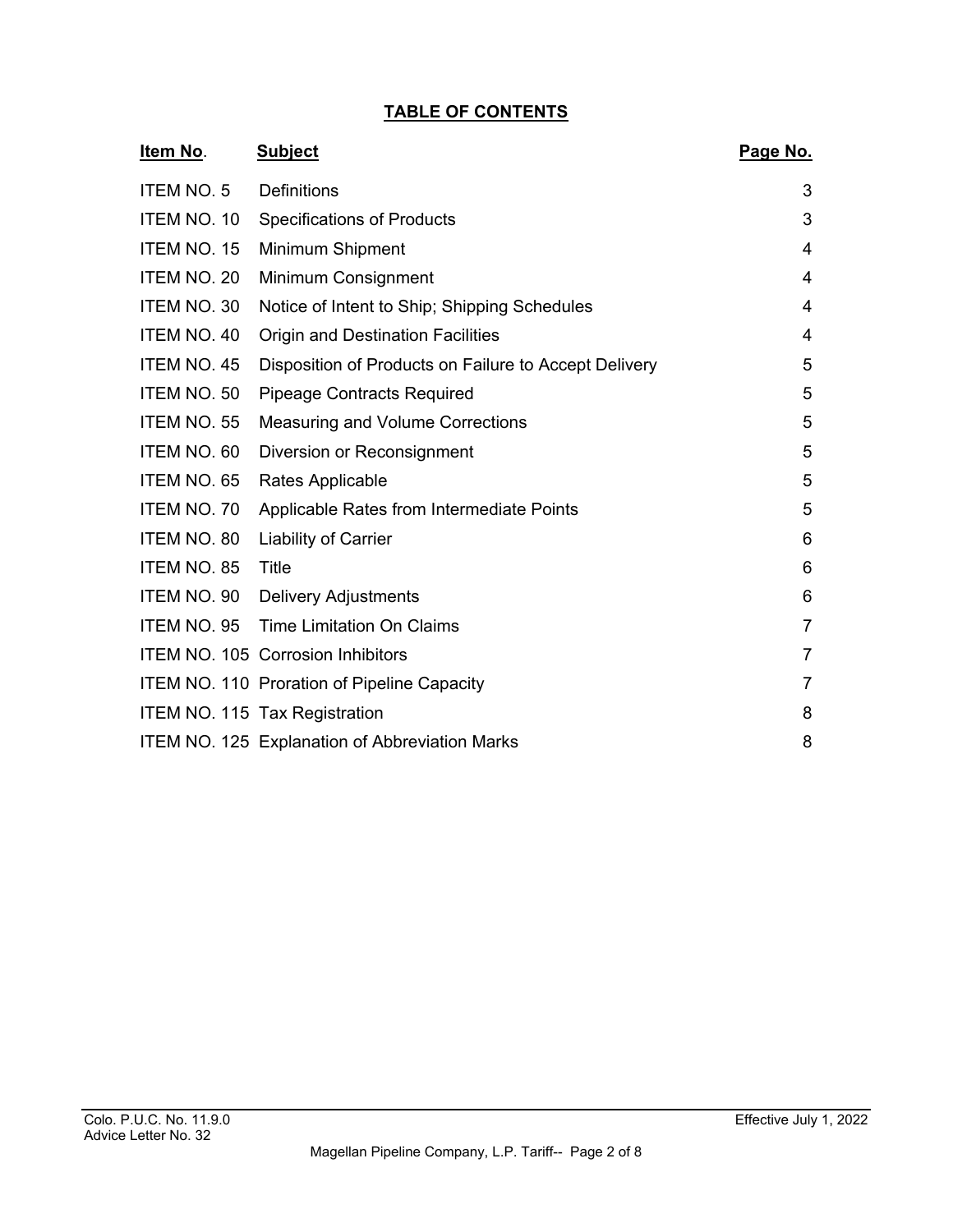### **GENERAL RULES AND REGULATIONS**

#### **ITEM NO. 5 Definitions**

As used in these rules and regulations, the following terms have the following meanings:

"API Gravity" means gravity determined in accordance with ASTM Designation D-287-67 or latest revision thereof.

"ASTM Color" means color determined by the ASTM Standard method of test ASTM Designation D-1500- 64 or latest revision thereof.

"Barrel" means 42 United States gallons at 60 degrees Fahrenheit and zero psi gauge.

"Batch" means a quantity of petroleum product of like specifications moved through the pipeline as an identifiable unit.

"Segregated Shipment" means a batch identifiable as the property of a single shipper and moved through the pipeline so as to maintain this singular identity and ownership.

"Carrier" means Magellan Pipeline Company, L.P.

"Interface Mixture" is that mixture which occurs in normal pipeline operations between batches of Petroleum Products having different specifications.

"Consignee" means the party to whom a shipper has ordered the delivery of petroleum product.

"Final Delivery" means a delivery of a batch or the remainder thereof so that the batch is completely removed from the pipeline and held in connecting tankage or delivered into the facilities of other carriers.

"Petroleum Products" includes motor gasoline, jet fuel, diesel fuel 1 and 2 and kerosene.

"Shipment" means a volume of products offered to and accepted by Carrier for transportation.

"Shipper" means the party who contracts with the Carrier for transportation of Petroleum Products under the terms of this tariff.

#### **ITEM NO. 10 Specifications of Products**

- a) Petroleum products will be accepted for transportation at such time as Petroleum Products of similar quality and color are currently being transported from origin points to destinations along Carrier's line. The color shall not be darker than No. 3 National Petroleum Association Specifications except on Petroleum Products artificially colored, which will be accepted for transportation regardless of color and vapor pressure shall not exceed 15 pounds Reid at 100 degrees Fahrenheit. No Petroleum Products heavier than No. 2 fuel oil distillate will be accepted for movement. Carrier's specification documents can be found at the public website [www.magellanlp.com/WhatWeDo/ProductSpecs.aspx](http://www.magellanlp.com/WhatWeDo/ProductSpecs.aspx) or on request.
- b) Petroleum products shall be dehydrated sufficiently to prevent the deposition of free water in the pipelines and tanks of said Petroleum Products shall be free of suspended aqueous chemical solutions and solid matter in suspension.
- c) Carrier may require consignor to furnish a certificate by a licensed petroleum inspector showing the initial tests of the gasoline or petroleum oil distillates tendered for transportation.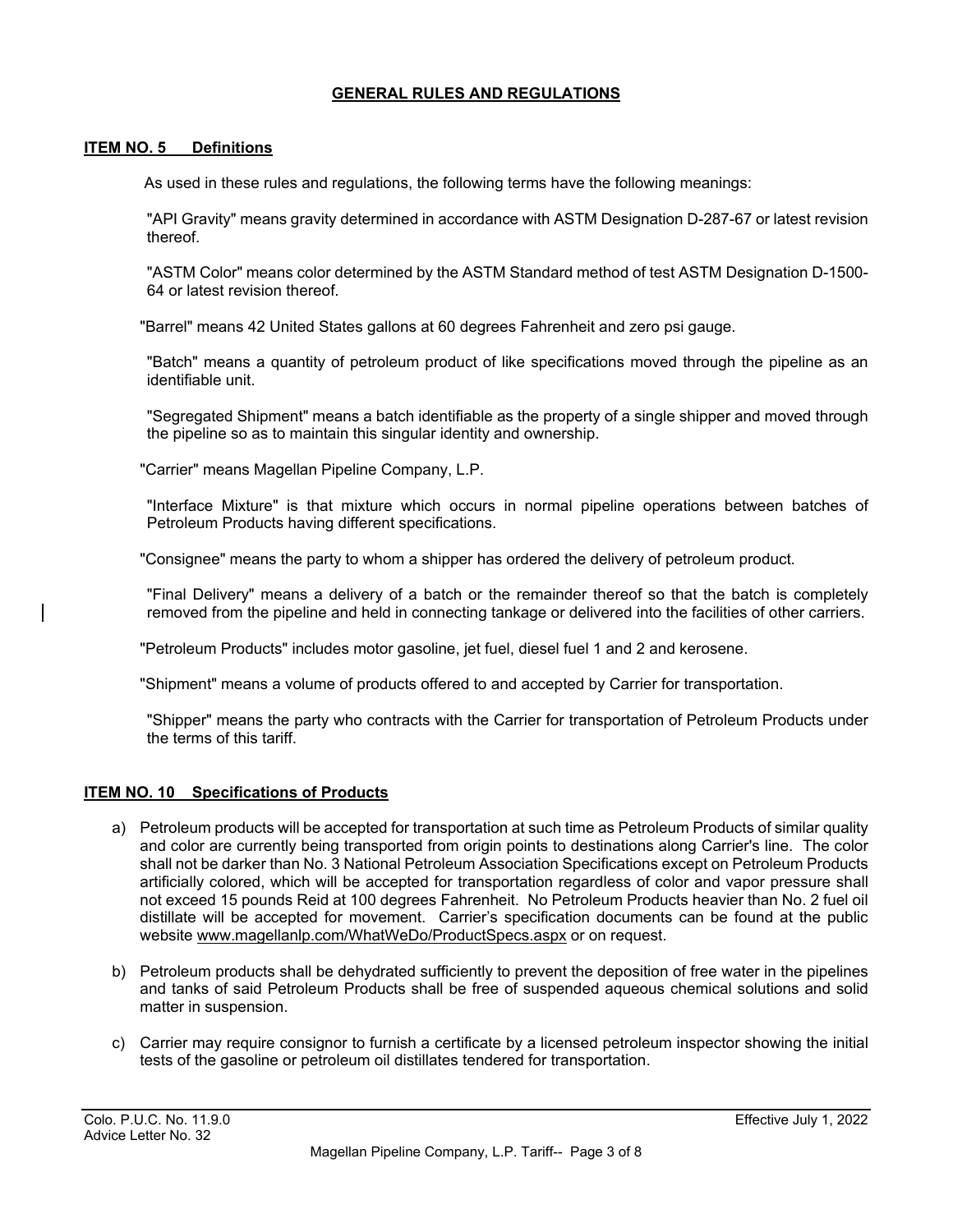#### **ITEM NO. 15 Minimum Shipment**

A minimum of 10,000 barrels of one quality and specification of a petroleum product will be accepted for shipment from one or more shippers at one point of origin at one time; provided, however, the minimum will not apply to buffer material required by Carrier to reduce contamination.

#### **ITEM NO. 20 Minimum Consignment**

A total of not less than 1,000 barrels of a petroleum product may be consigned simultaneously by one or more shippers to any destination, providing there remains in the pipeline after delivery of such consignment at least 5,000 barrels of the same kind of a petroleum product consigned to a destination beyond such delivery point.

#### **ITEM NO. 30 Notice of Intent to Ship; Shipping Schedules**

- a) Any shipper desiring to tender Petroleum Products for transportation hereunder shall on or before the 20th day of the month preceding the month in which shipments are to be made give written notice on forms acceptable to the Carrier of origin and destination of products to be shipped for the following month. Unless such notification is made, the Carrier shall be under no obligation to accept Petroleum Products from such Shipper.
- b) Carrier will prepare and furnish to each shipper schedules showing the estimated time that each shipment will be received for transportation at origin points and the estimated time of arrival at destinations. Such schedules may be revised from time to time to the extent reasonably desirable to facilitate the efficient and economical use and operation of Carrier's facilities and to accommodate shipper's needs for transportation. Carrier will furnish shippers revised schedules when issued.
- c) Shippers shall have each shipment available in tankage connected to Carrier's origin stations at least eight hours before the scheduled time for receipt by Carrier. When a product is not available in tankage within the time limits as aforesaid, acceptance of said product will be at the discretion of the Carrier.

#### **ITEM NO. 35 Segregation and Variations in Quality and Gravity**

- a) Carrier shall not be liable for variation in gravity or quality of Petroleum Products occurring while in its custody, resulting from normal pipeline operations and is under no obligation to deliver the identical Petroleum Products received.
- b) Subject to the foregoing, Carrier will, on segregated shipments, to the extent permitted by Carrier's facilities, endeavor to make delivery of substantially the same Petroleum Products at destinations; however, it being impractical to maintain absolute identity of each shipment of Petroleum Products, reasonable substitution of barrelage of substantially the same specification of petroleum product will be permitted.
- c) In addition to the foregoing and subject to further provisions of this subsection, at any time after Carrier has accepted Shipper's Petroleum Products into its pipeline, Shipper will be allowed to withdraw the same quantity of like product from any of Carrier's delivery points. In such cases, Shipper will be responsible for the tariff rate in effect on the date of tender between the point at which Petroleum Products were placed into the pipeline and the point at which they were withdrawn. If, however, demand for any petroleum product at any of Carrier's delivery points exceeds the amount of the product physically available at that delivery point, withdrawal of the product by Shipper will not be allowed until the product placed into Carrier's pipeline by Shipper actually reached the delivery point.

#### **ITEM NO. 40 Origin and Destination Facilities**

- a) Origin. Shipper will deliver Petroleum Products to Carrier at pressure and in volumes compatible with Carrier's existing facilities. Shipper may be required by Carrier to construct tankage or install pumps necessary to facilitate the delivery of Petroleum Products to Carrier. Shipper will provide storage at origin.
- b) Destination. Shipper will provide storage at destination.Carrier owns no tankage and cannot provide storage.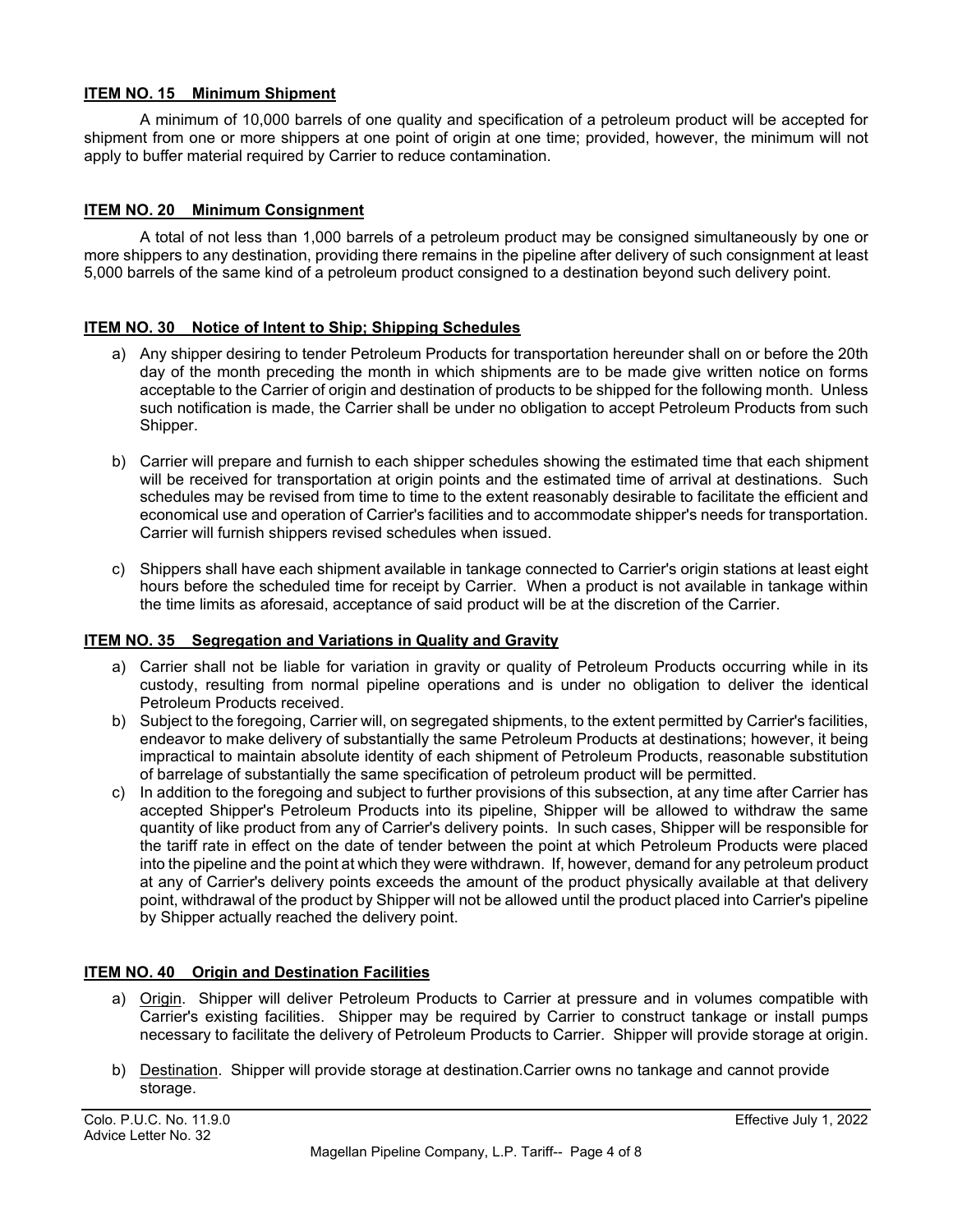### **ITEM NO. 40 Origin and Destination Facilities** (Continued)

Carrier assumes no responsibility to accept any petroleum product from any shipper at any time that the shipper or consignee does not have facilities for promptly receiving such product from the line at designated destinations.

#### **ITEM NO. 45 Disposition of Products on Failure to Accept Delivery**

- a) No duty to transport will arise until evidence satisfactory to the Carrier has been furnished that shipper has provided necessary facilities to which Carrier is connected at destination capable of receiving such shipments without delay at pressures and at pumping rates required by Carrier, and has made necessary arrangements for accepting delivery of shipments promptly on arrival at destination.
- b) In the event the Carrier has accepted Petroleum Products for transportation in reliance upon shipper's representations as to acceptance at destination and there is failure to take such Petroleum Products at destination as provided in paragraph (a) hereof, then and in such event, Carrier shall have the right, on 24 hour notice to shipper, to divert, reconsign, or make whatever arrangements for disposition of the Petroleum Products it deems appropriate to clear its pipeline, including the right to sell the Petroleum Products at private sale for the best price obtainable. The Carrier may be a purchaser at such sale. Out of the proceeds of said sale, Carrier may pay itself all transportation charges and other necessary expense of caring for and maintaining the Petroleum Products and the balance shall be held for whomsoever may be lawfully entitled thereto.

#### **ITEM NO. 50 Pipeage Contracts Required**

Separate pipeage contracts may be required of the proposed shipper before any duty of transportation shall arise.

#### **ITEM NO. 55 Measuring and Volume Corrections**

Quantities at origin and destination shall be determined either by meter and/or gauging computation from certified tank tables corrected to temperature of 60 degrees Fahrenheit in accordance with ASTM-IP Table 6 or latest revision thereof, and a pressure of zero psi gauge by use of API Standard 1101 or latest revision thereof. Shipper or consignee may have representatives present during testing, meter reading, calibration and gauging. Full deductions will be made for all water and other impurities in products received or delivered.

#### **ITEM NO. 60 Diversion or Reconsignment**

Diversion or reconsignment may be made without charge if requested by the shipper at least 48 hours prior to scheduled arrival at original destinations, subject to the rates, rules and regulations applicable from point of origin to point of final destination upon condition that no out-of-line backhaul movement will be made.

#### **ITEM NO. 65 Rates Applicable**

Petroleum products transported shall be subject to rates in effect on the date such Petroleum Products are received by the Carrier.

#### **ITEM NO. 70 Applicable Rates from Intermediate Points**

Petroleum products received form a point on Carrier's line which is not named in tariff but which is intermediate to a point from which rates are published will be assessed the rate in effect from the next more distant point published in the tariff.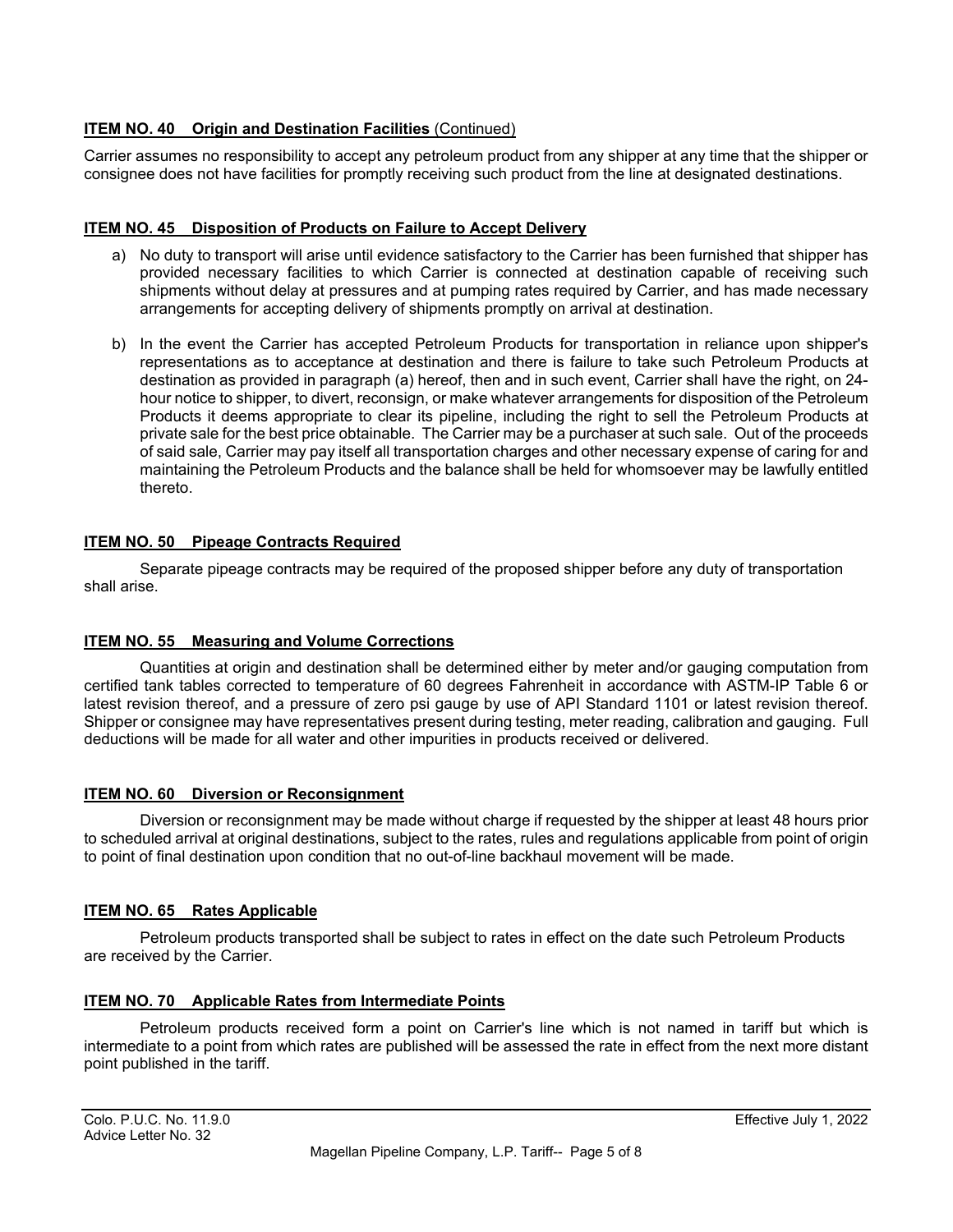#### **ITEM NO. 75 Transportation Charges**

- a) Shipper will be responsible for all transportation charges at the rates provided herein on the basis of the number of barrels of Petroleum Products shipped to destinations before any deduction for water or other impurities has been made.
- b) Shipper will be responsible for the payment of transportation and all other charges applicable to the shipment, and, if required, shall prepay such charges or furnish guaranty of payment satisfactory to the Carrier. The Carrier shall have a lien on the Petroleum Products accepted for transportation to secure the payment of all charges.
- c) If such charges are not paid by the due date stated on the invoice, Carrier shall have the right to accrue an interest charge of the lesser of (i) eighteen (18%) percent per annum, or (ii) the maximum non-usurious interest rate that may then be charged under applicable law.

#### **ITEM NO. 80 Liability of Carrier**

The Carrier shall not be liable for any delay, damage, or loss caused by acts of God, public enemy, quarantine, authority of law, riots, nuclear or atomic explosion, floods, strikes, picketing, or other labor stoppages, whether of Carrier's employees or others, or not of default of shipper or owner, or any other cause not due to the negligence of Carrier, whether similar or dissimilar to the causes herein enumerated. In the event of such loss, each shipper shall bear the loss in the same proportion as its share of the total quantity of the batch involved and shall be entitled to receive only so much of its share remaining after its due proportion of the loss is deducted. Transportation charges will be assessed only on the quantity delivered.

#### **ITEM NO. 85 Title**

An offer of Petroleum Products for shipment shall be deemed a warranty of title by the party offering, but acceptance shall not be deemed a representation by the Carrier as to title. The Carrier may, in the absence of adequate security, decline to receive any Petroleum Products which are in litigation, or as to which a dispute over title may exist, or which are encumbered by a lien.

#### **ITEM NO. 90 Delivery Adjustments**

Disposal of Interface materials will be as follows:

- a) Interface generated between products of compatible specification will be divided equally (50-50) between those shipments which precede and follow this interface.
- b) The interface of commingled products occurring in the main line between products having unlike, basic, physical characteristics, which cannot be readily absorbed into the shipments immediately preceding and following the interface (noncompatible interface), shall be retained in the main line and transported to a slop tank. The total of such noncompatible interface material transported to a slop tank in any calendar month will be allocated among the shippers in the proportion that the total number of barrels delivered from the entire system for each shipper bears to the total number of barrels delivered from the entire system for all shippers during that calendar month. The interface material will be sold on a bid or contractual basis for the account of the shippers, each shipper to be credited with its proportionate share of the net proceeds of the sale, less transportation charges. Subject to Item 80, the Carrier shall settle accounts with each shipper for 100 percent of products received.
- c) If a shipper tenders product which can neither be blended into nor absorb a blend of at least five percent of conventional gasolines or distillates, that shipper will be required to accept delivery of the interface created by this movement or pay the costs incurred in its disposition.
- d) On lateral or stub lines, interface material will be distributed equally among number of shippers who participated in movements which generated interface. This interface material will be delivered in kind to each shipper's tankage which they are required to provide for receipt of this material.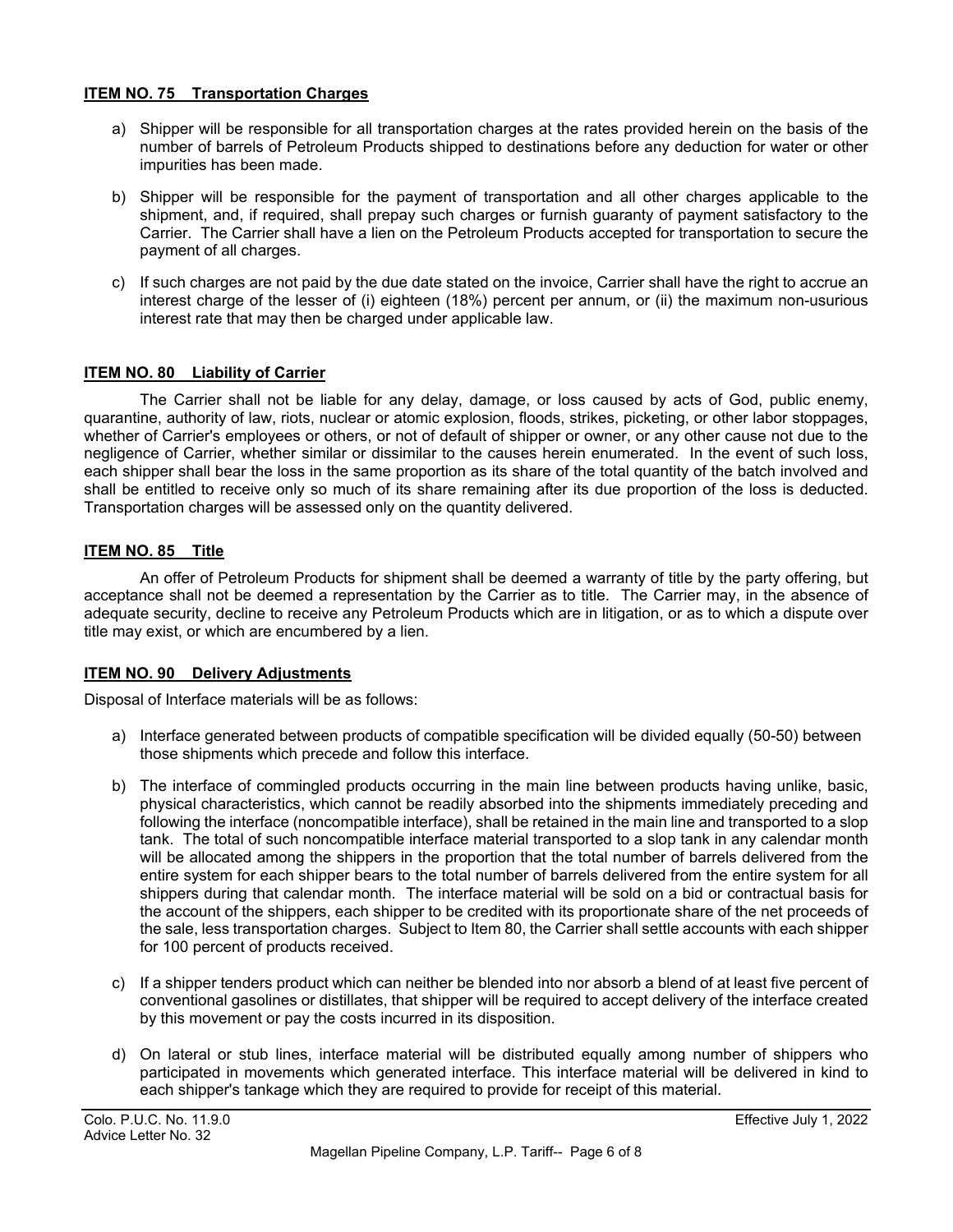#### **ITEM NO. 95 Time Limitation On Claims**

Notice of any claim for loss, damage or liability for or in connection with Petroleum Products ("Claim", whether one or more) must be made in writing to the Carrier within nine (9) months after delivery of the Petroleum Products at the applicable Destination(s), or in the case of a failure of Carrier to so deliver, then within (9) nine months after a reasonable time for delivery, has elapsed. Failure to give such notice of any Claim shall be deemed to be a waiver and release of such Claim and of all rights to assert such Claim, and Carrier shall nave no liability or obligation with respect thereto.

Suit against Carrier for any Claim must be instituted within two (2) years and one (1) day from the day when notice in writing is given by the Carrier to the claimant that Carrier has disallowed all or any part of such Claim. Any claim for which suit has not been instituted in accordance with the foregoing provisions, shall be deemed to have been waived, relinquished and released, and Carrier shall have no liability or obligation with respect thereto.

#### **ITEM NO. 105 Corrosion Inhibitors**

Shipper may be required to inject corrosion inhibitor, approved by Carrier, in the Petroleum Products to be transported.

#### **ITEM NO. 110 Proration of Pipeline Capacity**

During any period of time when the aggregate volume of Petroleum Products to be received and/or transported by Carrier exceeds the pipeline capacity, space in Carrier's facilities shall be equitably allocated among all shippers under the Proration Procedure.

#### **Definitions**

"Prorated Period" is the calendar month for which space is being allocated.

"Base Period" is the period of 12 months beginning 13 months prior to the prorated period and excluding

the month preceding the prorated period.

"Regular Volume" is the portion of a nominated volume equal to or less than the average lifted volume from the shipper in the Base Period.

"New Volume" is the portion of a nominated volume greater than the average lifted volume from the shipper in the Base Period.

"Proration Factor" is the pipeline capacity divided by the total nominated volumes for the Proration Period.

"Lifted Volume" is the actual volume delivered out of the system to a shipper.

#### **Proration Procedure**

- 1) Total pipeline capacity will be divided by total nominated volumes for the Proration Period to obtain the Proration Factor.
- 2) Total New Volumes will be divided by the total nominated volumes to obtain the New Volume Proration Factor.
- 3) The Proration Factor will be multiplied by the New Volume Proration Factor to obtain the New Volume Adjusted Factor.
- 4) The New Volume Adjusted Factor will be multiplied by the pipeline capacity to obtain the portion of pipeline capacity that will be allocated to New Volumes.